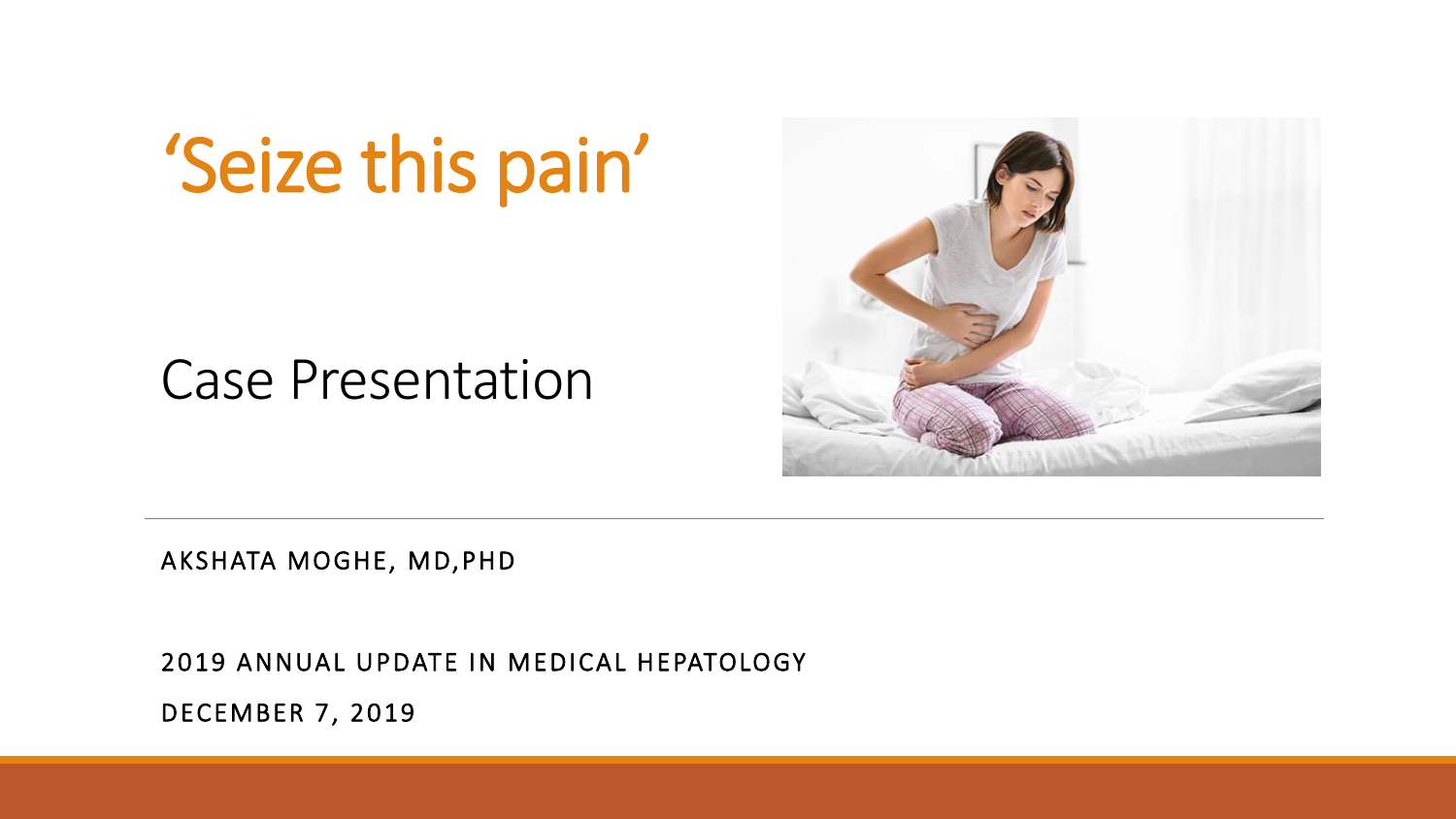

#### 34 year old woman presenting with 2 weeks of severe, intensifying, diffuse abdominal pain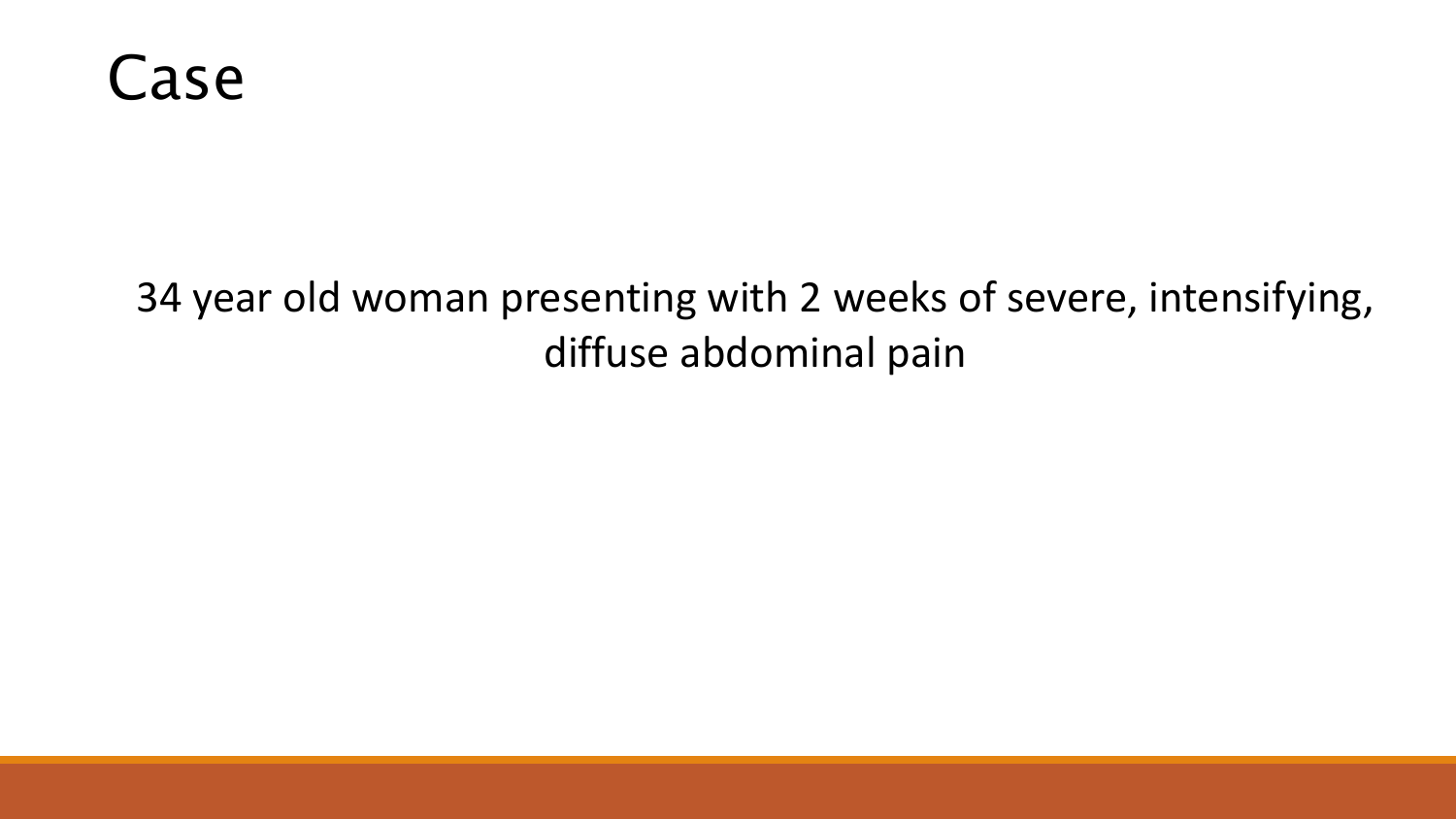## **Histories**

#### **Past medical history**

- **Migraines**
- Rosacea

#### **Past surgical history**

- C-section (5 years prior to presentation)
- Wisdom teeth removal

#### **Family history**

- Recurrent abdominal pain father
- Colon cancer maternal aunt, age 31
- CAD paternal grandmother
- Lung cancer  $-$  paternal grandmother

#### **Social history**

- Married, has a 5 yr old daughter
- Homemaker, side-business of photography
- No alcohol, smoking or illicits

#### **Home meds**

- Cyclobenzaprine (Flexeril) 10 mg TID
- Acetaminophen-hydrocodone (Vicodin) PRN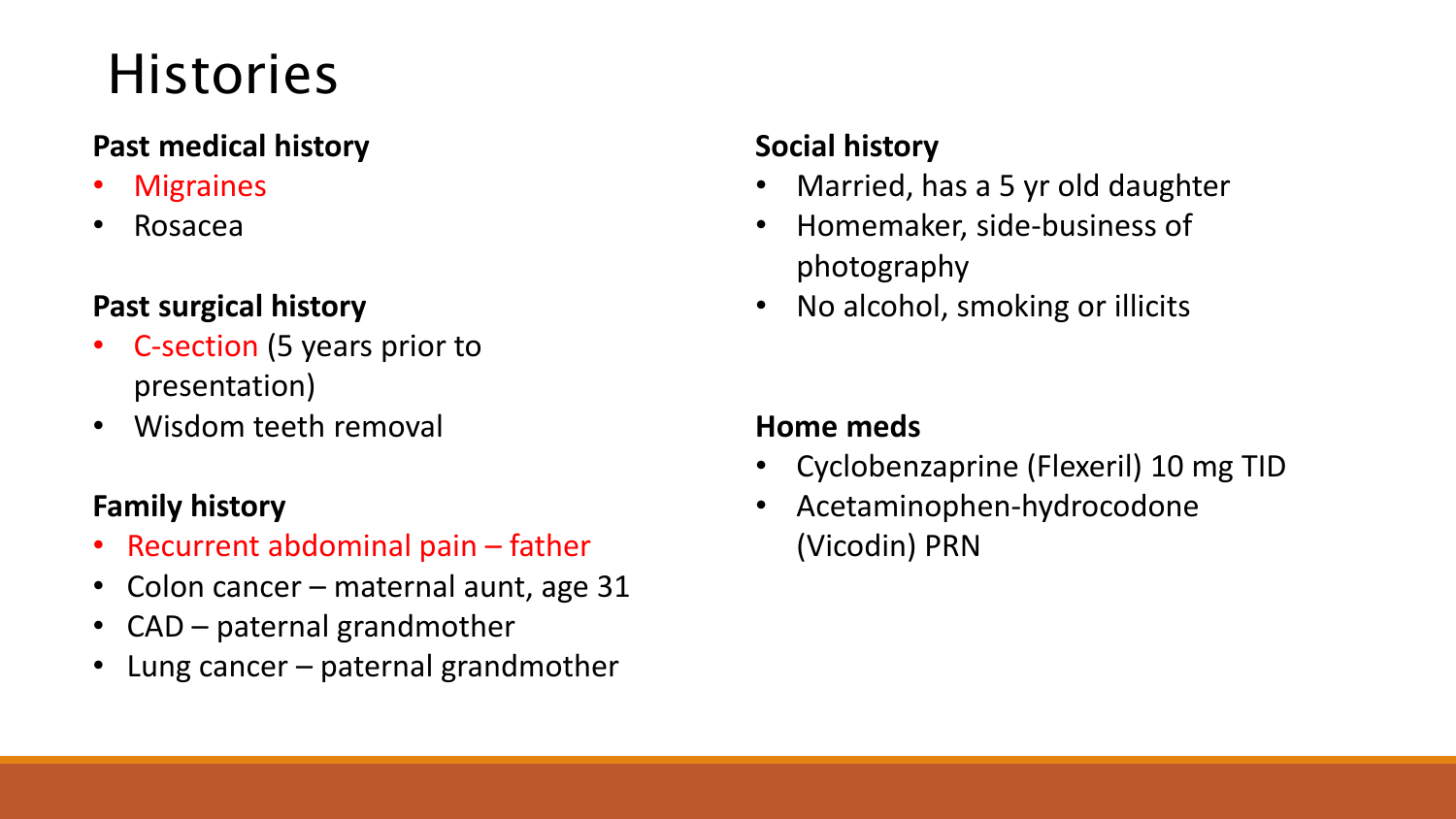### Presentation

- 2 weeks of abdominal pain progressive, now 10/10
	- Epigastric, flanks, radiating to lower abdomen
	- Sudden and sharp shooting, but also diffuse pain at baseline
	- no particular relationship to food intake
- Low back pain, radiating to feet
- Sporadic abdominal and back pain over the past year, lasting few minutes to days
- 3 weeks prior to presentation diagnosed with a urinary tract infection and started on trimethoprim-sulfamethoxazole
- Other symptoms on ROS nausea, occasional emesis, decreased appetite, constipation, 5 pound weight loss since symptom onset, ?hematuria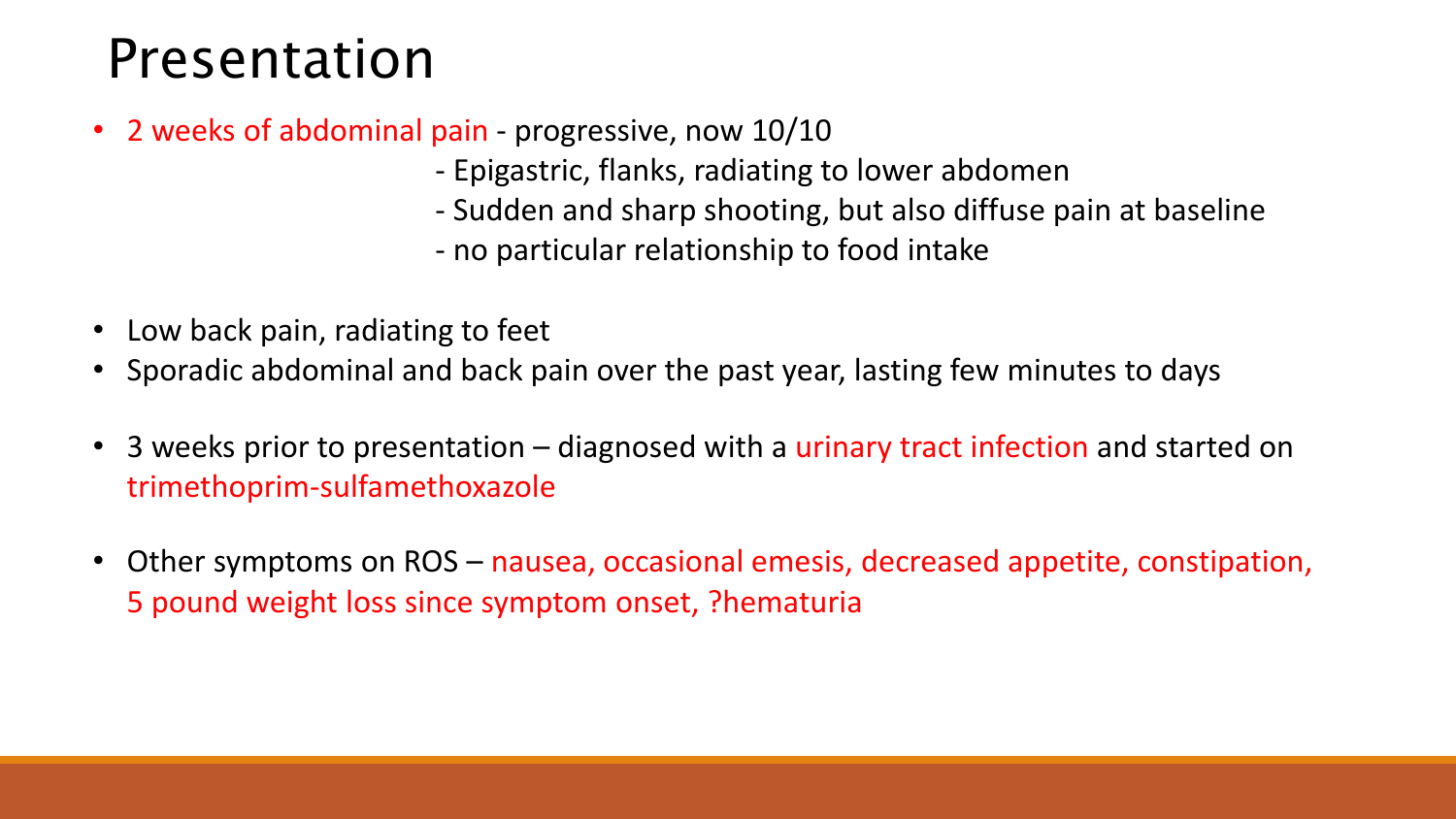## Presentation

#### • Physical exam

- Temp 36.8 C, BP 179/118 mm Hg, HR 144 bpm, RR 18 pm, satting 100% on RA, BMI 24.7
- Young woman, dry mucous membranes, tachycardic Abdomen: soft, non-distended, tender to palpation all over abdomen but especially on R side, reduced bowel sounds
- $\triangleright$  Normal neurological exam, no jaundice, no stigmata of chronic liver disease, no CVA tenderness
- Initial labs
- $\triangleright$  WBC 8.2k, Hb 12.6, Plt 286k, INR 1.1
- $\triangleright$  Na 136, K 3.7, CI 98, CO2 24, BUN 17, Cr 0.7, glucose 98
- $\triangleright$  Alb 3.5, T.protein 7.2, T.bili 0.8, AST 28, ALT 47, Alk phos 67
- $\triangleright$  Lactate 1.4
- $\triangleright$  Amylase 54, lipase 181

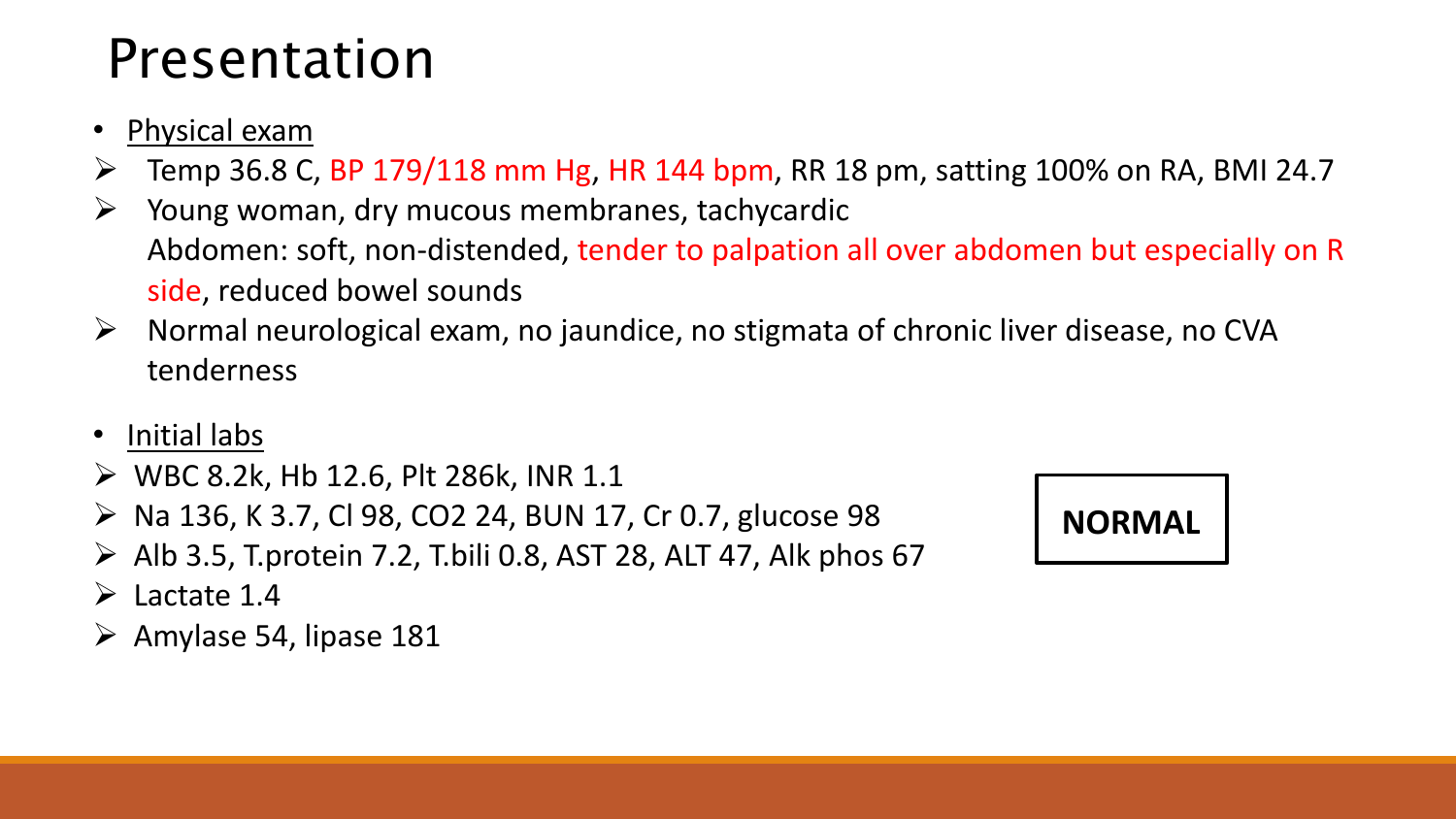## Presentation

#### • Other labs

Urinalysis: Hazy orange color, 1-5 WBC, 1-5 RBC, >20 SE, 1+ Bacteria.

"Substances that cause abnormal urine color may affect the readability of the reagent test strips. *Due to intense urine color, the results of the occult blood, leukocyte esterase, nitrites, glucose, urobilinogen, protein and ketones were not reported*."

#### Imaging

- $\triangleright$  CT A/P with contrast: No acute changes, underdistended colon, normal-appearing abdominal organs
- $\triangleright$  Abd US: no ovarian torsion
- Treated with IV hydromorphone (Dilaudid) and IV ondansetron (Zofran)
- Admitted to medicine floor for management of uncontrolled pain and ?UTI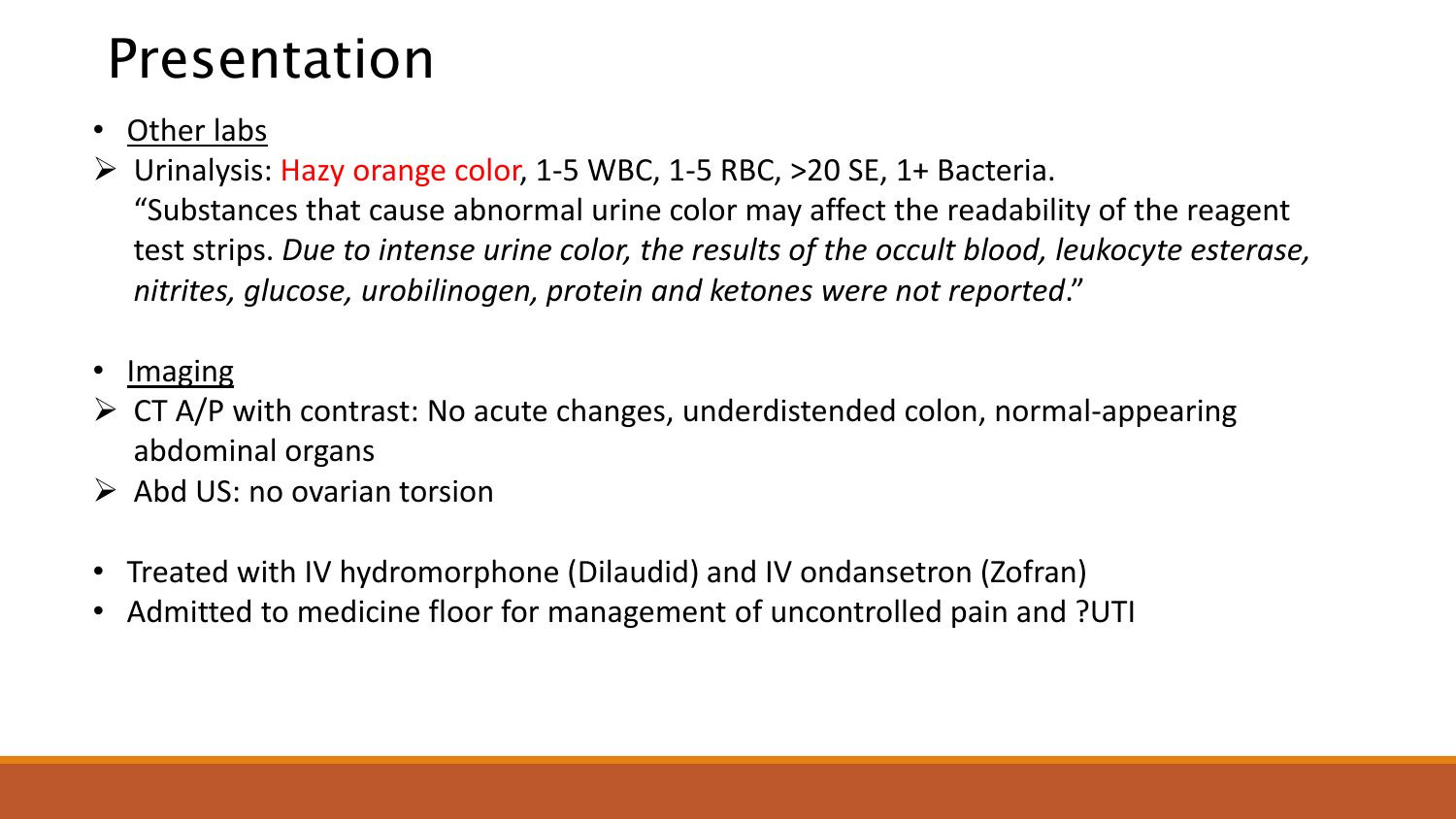## Course

- Floor management: IV Dilaudid -> IV Toradol (ketorolac). IVFs for tachycardia. Repeat UA.
- 36 hours post-admission (hospital day 2 at 1:46am):
	- Husband woke up to choking sounds coming from patient, patient unresponsive
	- Condition A called  $\rightarrow$  downgraded to C
	- Afebrile, BP 160/100 mm Hg, HR 140 bpm, RR 20 pm, satting 96% on RA
	- Non-verbal, bilateral nystagmus, moving all limbs simultaneously -> *seizure*
	- Per husband, patient was hallucinating earlier in day (horses on wall, shapes on ceiling)
	- Labs: notable for Na of 117 (138 at presentation), other labs unchanged
- Transferred to MICU for management of hyponatremia and generalized tonic-clonic seizure
- In the MICU, remained hypertensive and tachycardic
- Labs in 4 hours: Na 110. Urine reddish orange but 0 RBCs seen.
- CT head negative, CT chest negative, EEG showed mild diffuse encephalopathy without epileptiform activities or seizures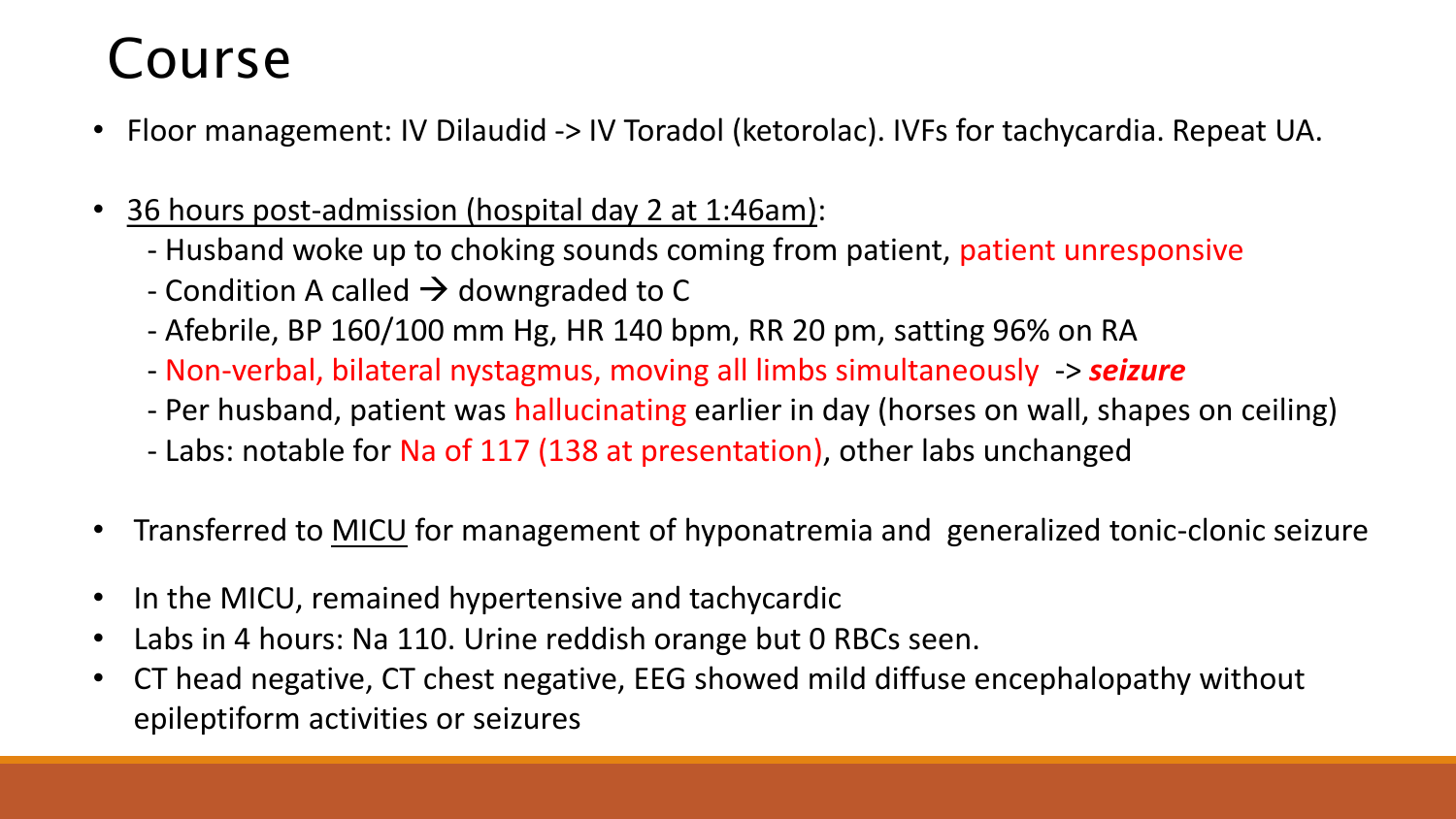### Course

• Renal, neuro and GI teams consulted

#### *Differential Diagnosis for her abdominal pain?*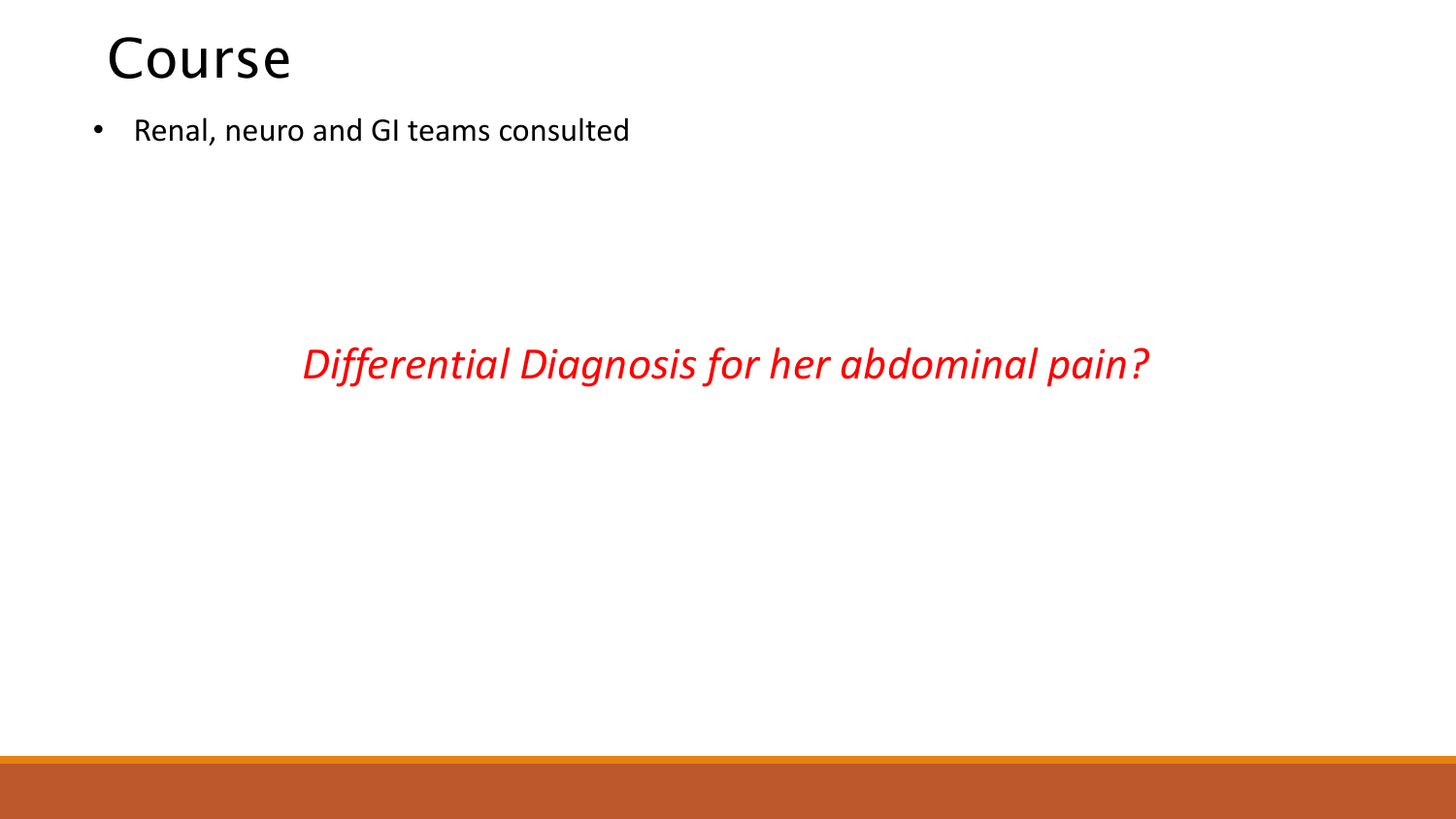## Differential Diagnosis

- Cyclobenzaprine toxicity?
- Vasculitis?
- Acute Intermittent Porphyria (AIP)?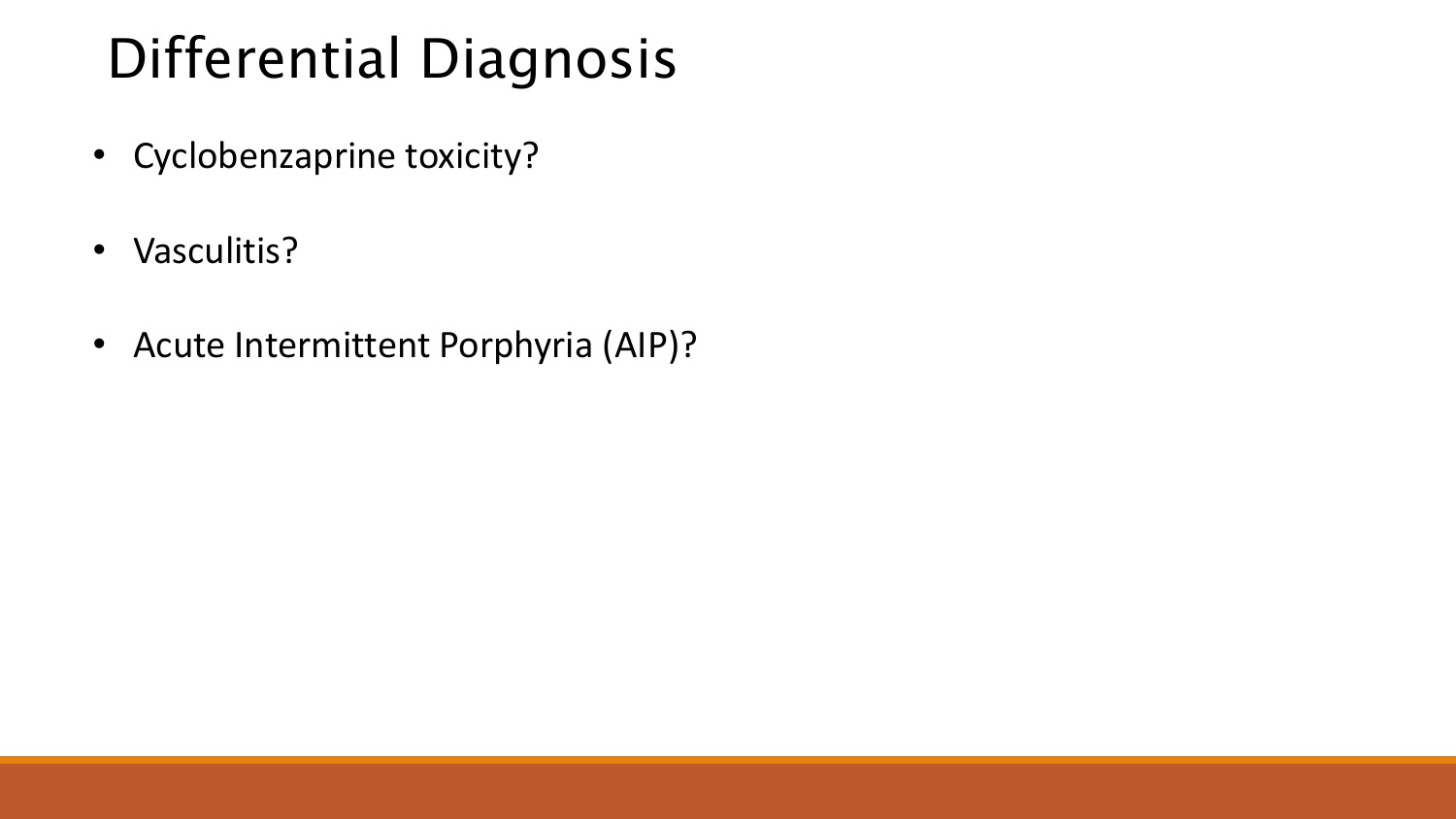### What test do you order to diagnose AIP ?

• Spot urine porphobilinogen (PBG)

• Returned at 160 mg/g creatinine (normal <2.3) **--> diagnostic of acute intermittent porphyria**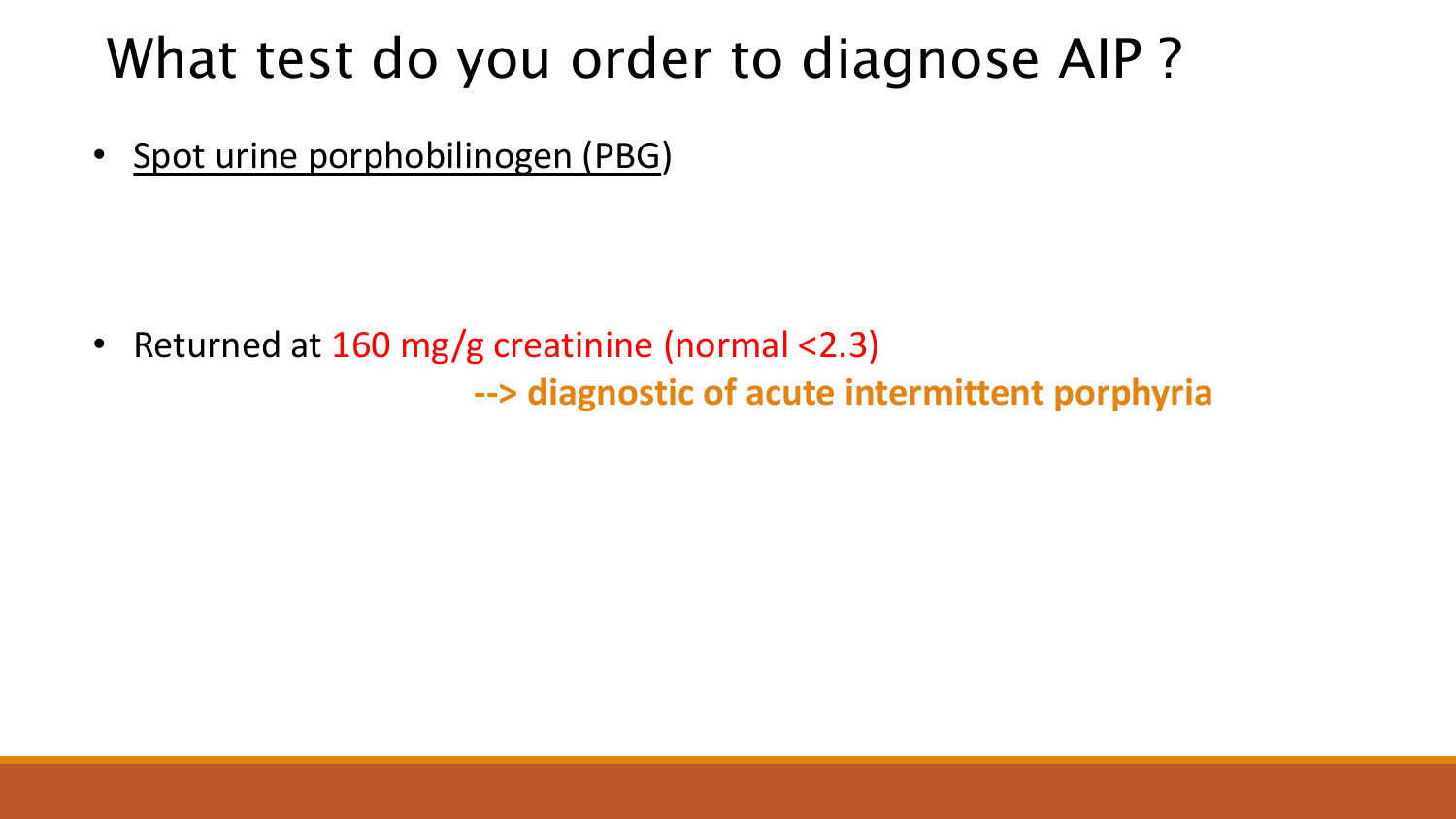

## Acute Intermittent Porphyria (AIP)

• Acute hepatic porphyrias: metabolic disorders caused by alterations of enzyme activity in the heme biosynthesis pathway -> AIP is the most

#### common

- Prevalence: 5 cases/100,000 people
- AIP
- Caused by HMBS deficiency
- Autosomal dominant, female predominant
- $\triangleright$  Low penetrance: 80% of mutation carriers are asymptomatic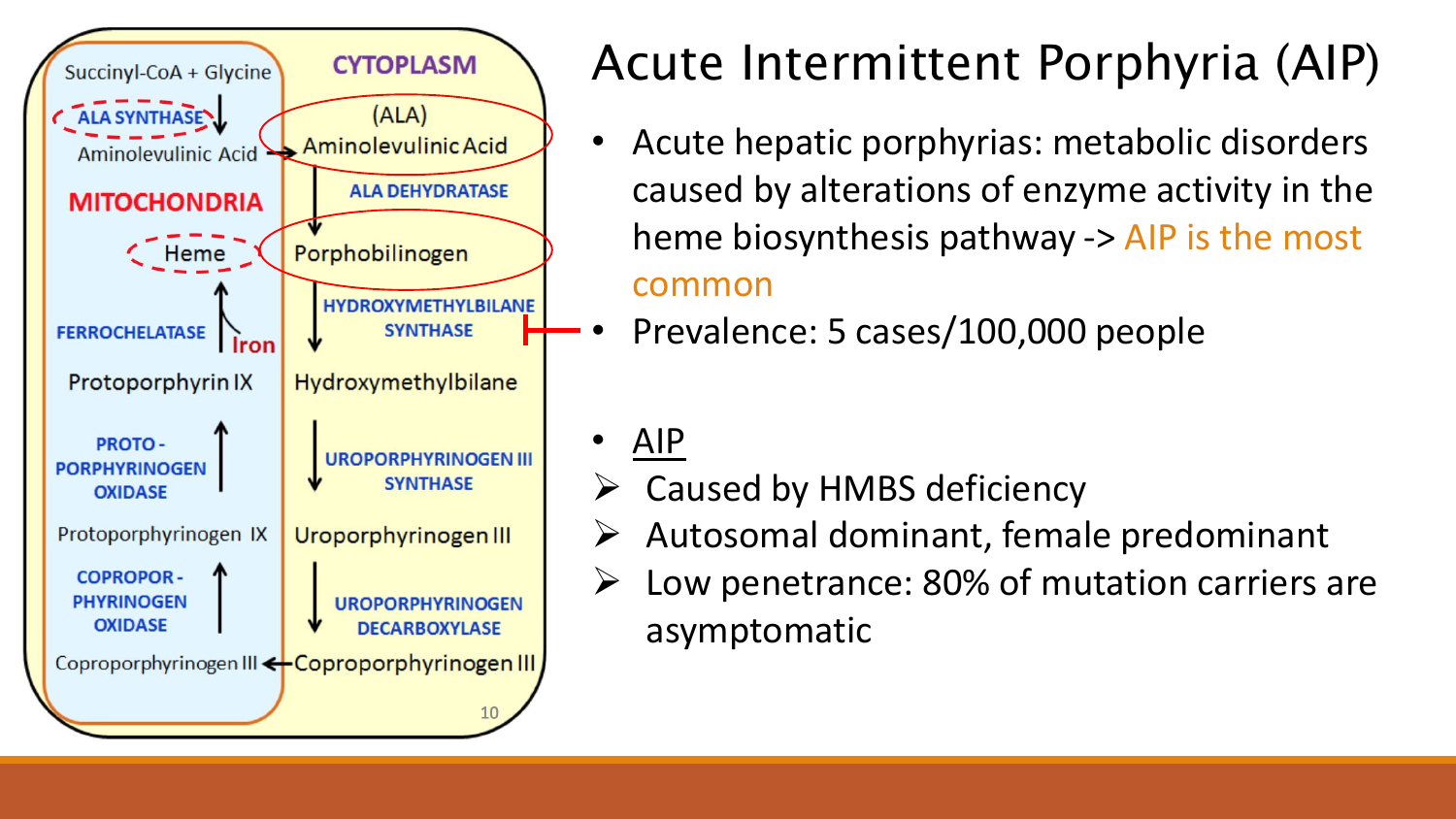## AIP: Clinical features

- Think neurovisceral symptoms
- abdominal pain, vomiting, constipation
- autonomic neuropathy: tachycardia, hypertension
- peripheral neuropathy: sensory loss, weakness
- Most common electrolyte abnormality: hyponatremia
- Urine appears red-brown due to presence of porphyrins
- Over time, can lead to chronic pain

#### Acute intermittent porphyria incidence of signs and symptoms

| Abdominal pain                  | 85 to 95% |
|---------------------------------|-----------|
| Vomiting                        | 43 to 88% |
| Constipation                    | 48 to 84% |
| Muscle weakness                 | 42 to 60% |
| Psychiatric symptoms            | 40 to 58% |
| Limb, head, neck, or chest pain | 50 to 52% |
| Hypertension                    | 36 to 54% |
| Tachycardia                     | 28 to 80% |
| Convulsion                      | 10 to 20% |
| Sensory loss                    | 9 to 38%  |
| Fever                           | 9 to 37%  |
| Respiratory paralysis           | 9 to 14%  |
| Diarrhea                        | 5 to 12%  |

AIP: acute intermittent porphyria.

From Annals of Internal Medicine, Anderson KE, Bloomer JR, Bonkovsky HL, et al, Recommendations for the diagnosis and treatment of the acute porphyrias, Vol 142, Pg 439. Copyright @ 2005 American College of Physicians. All Rights Reserved. Reprinted with the permission of American College of Physicians, Inc.

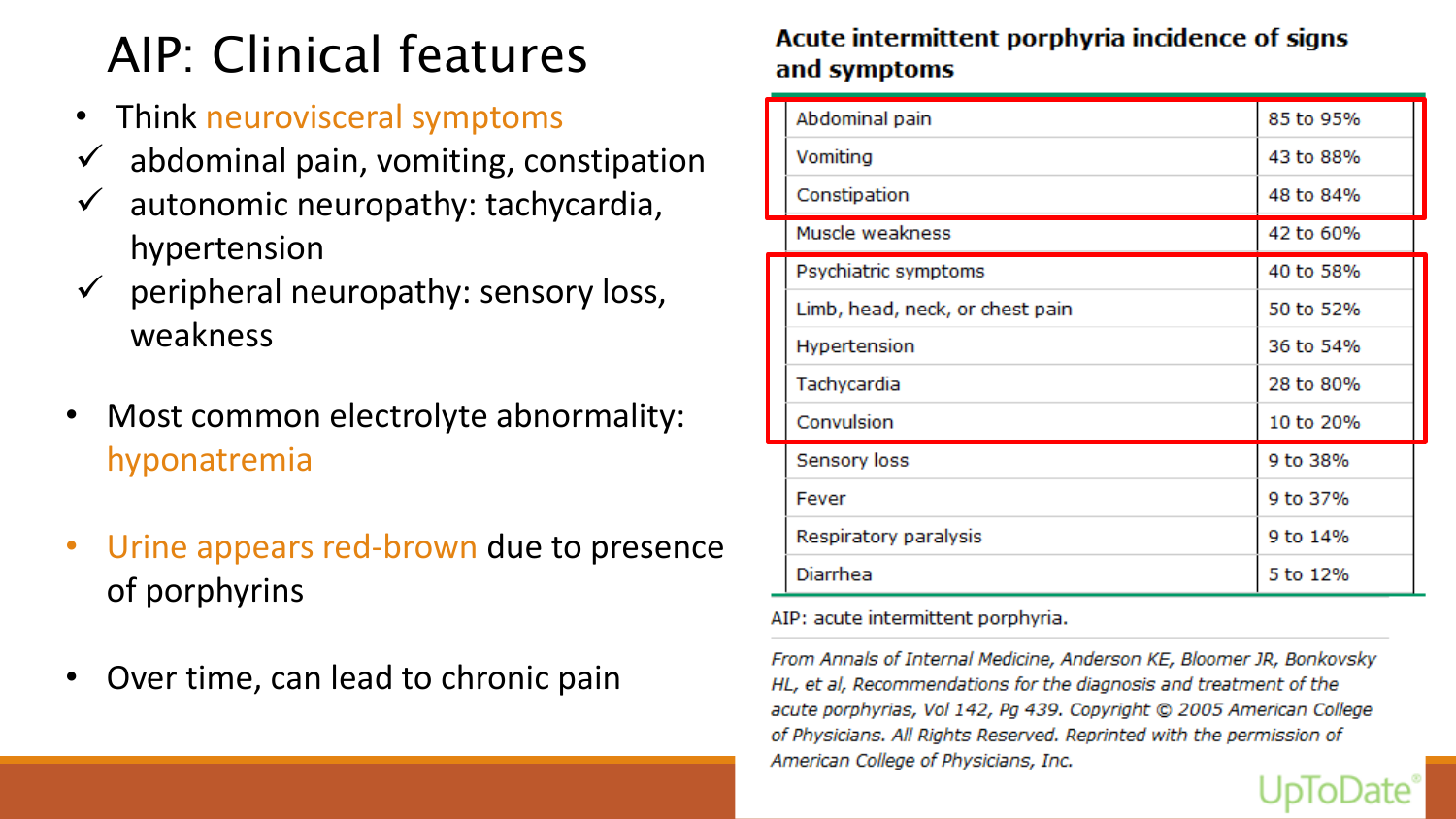### AIP: Triggers

- **Medications** (induce hepatic ALAS1 and hepatic cytochrome P450 ):
- o Barbiturates, Phenytoin, Anti-epileptics
- o Metoclopramide
- Sulfonamides
- **Ethanol use**
- **Smoking**
- **Sex hormones**
- o Progesterone
- o Testosterone
- **Starvation**
- **Stress**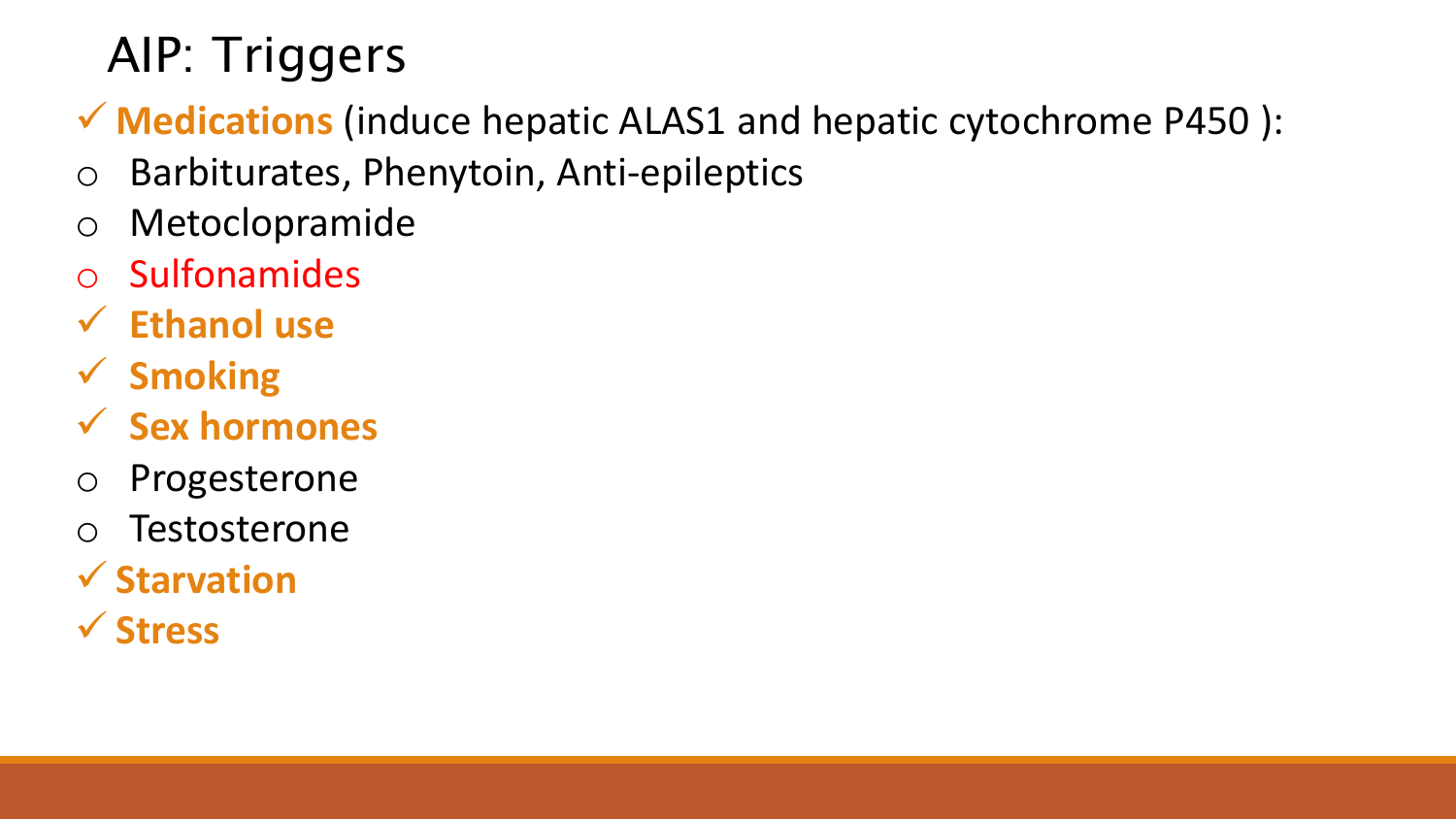### AIP: Management

- $\checkmark$  For mild cases (pain without paresis or hyponatremia) or until IV hematin is available, use IV dextrose (D10W, 300-400mg/day)
- $\checkmark$  IV Hematin: 3-4 mg/kg/day mixed with albumin, administered via central line (suppresses ALAS1)
- $\checkmark$  New FDA-approved therapy (Nov 20, 2019): givosiran
- $\checkmark$  Narcotics for pain, chlorpromazine for nausea/vomiting
- $\checkmark$  Genetic testing for family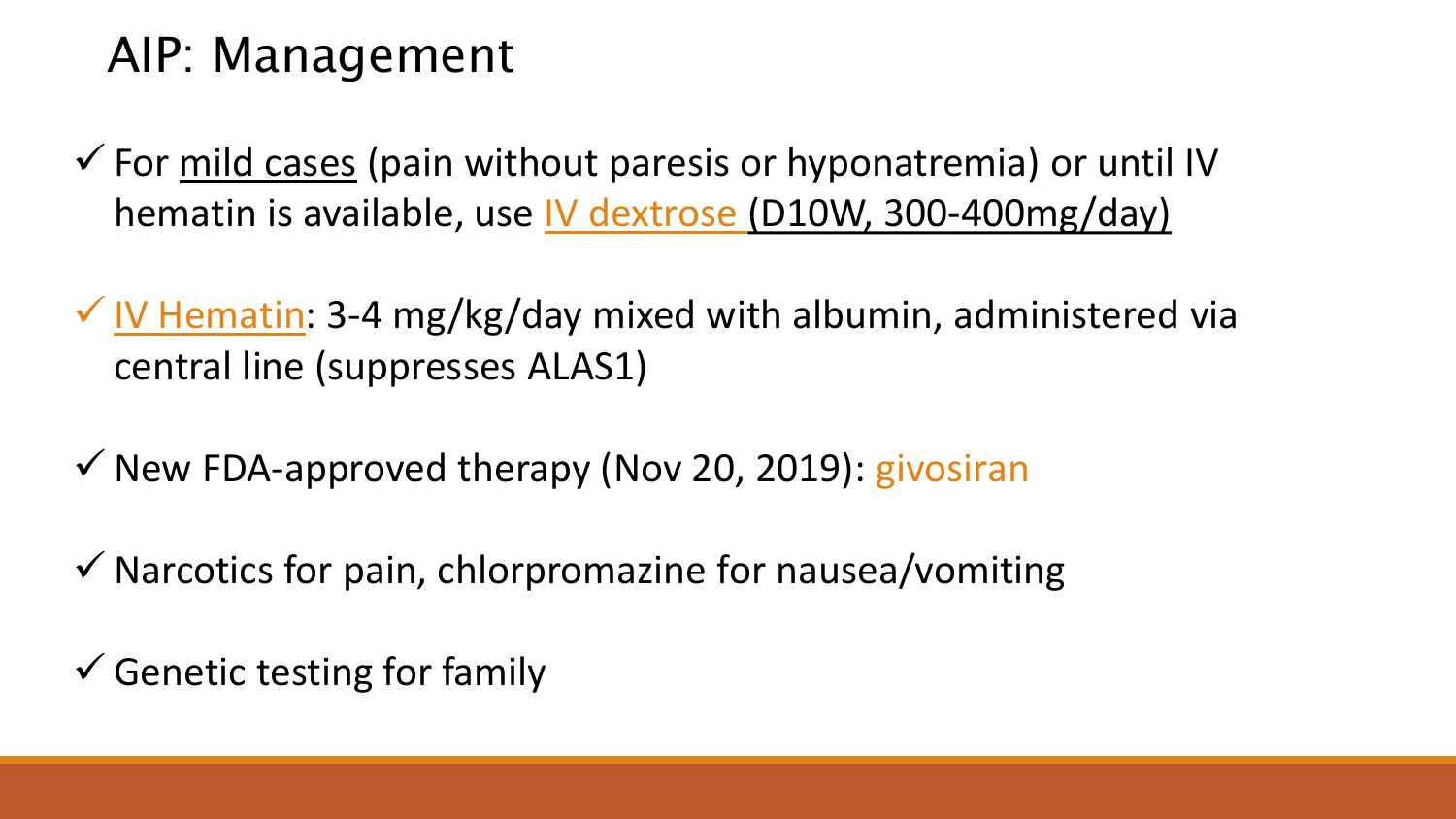### AIP: Management

- $\checkmark$  Refer to hematologist: usually takes charge of hematin infusions
- $\checkmark$  Refer to hepatologist:
- Persistent elevations in AST, ALT
- HCC surveillance: risk of HCC (upto 27%), even without cirrhosis<sup>1</sup>
- Liver Transplantation: may be an option, especially for severely affected patients without advanced motor neuropathy

1. Review of hepatocellular cancer, hypertension and renal impairment as late complications of acute porphyria and recommendations for patient follow-up. Stewart MF, J Clin Pathol. 2012 Nov;65(11):976-80. Epub 2012 Jul 31.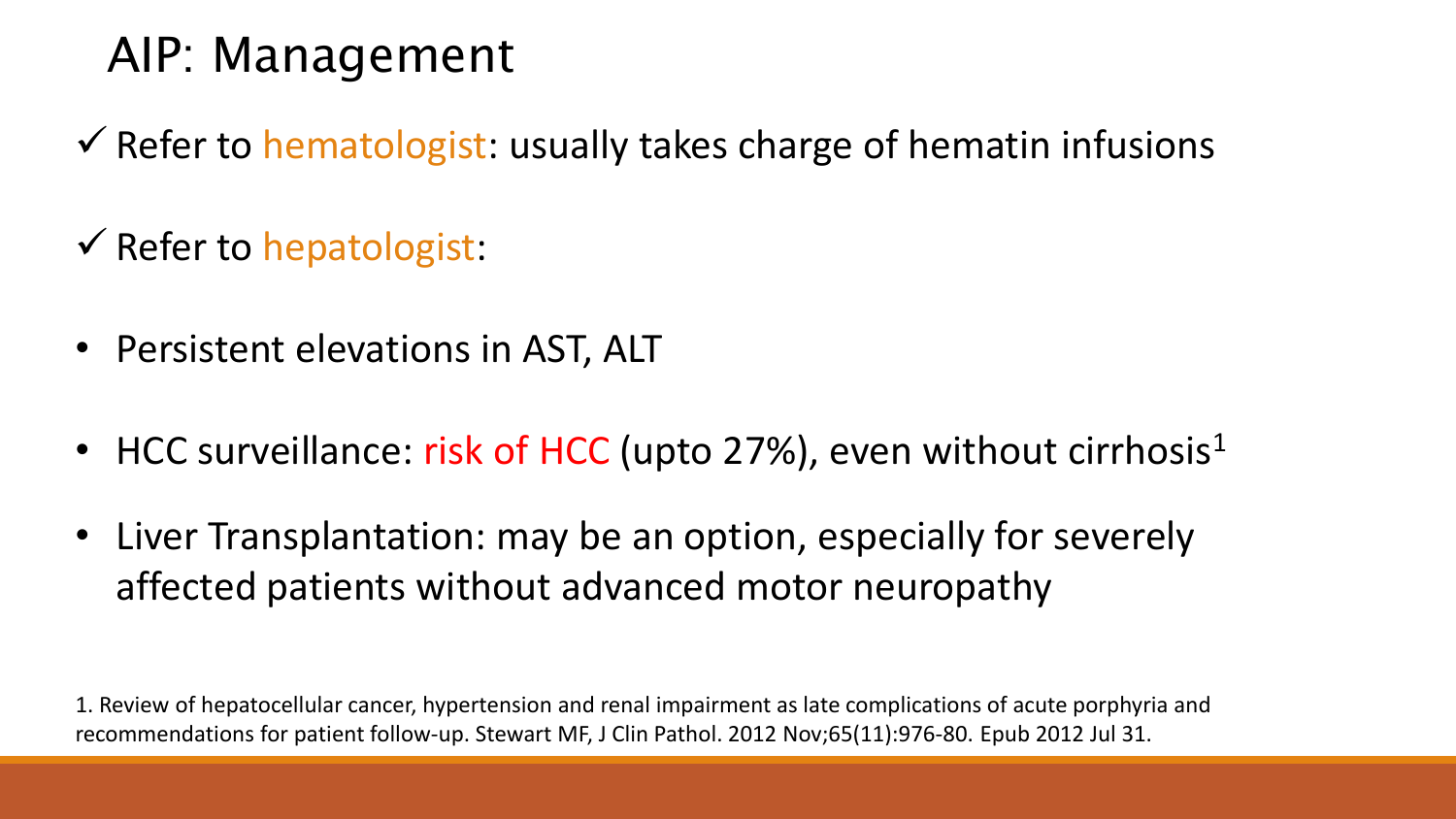### AIP: Our patient

- $\checkmark$  Started on IV hematin infusions, gradual resolution of pain and autonomic symptoms
- $\checkmark$  Initially, for tachycardia, started on a beta-blocker
- $\checkmark$  For hyponatremia, 3% hypertonic saline and DDAVP, then transitioned to urea with fluid restriction
- $\checkmark$  At home, instructed to increase carbohydrate intake if she developed mild symptoms, and present to the ER for IV hematin if symptoms persisted
- $\checkmark$  Genetic testing performed, has an HMBS mutation
- $\checkmark$  Following with hematology plan is for annual ultrasound, AFP, LFTs for monitoring for liver damage/HCC screening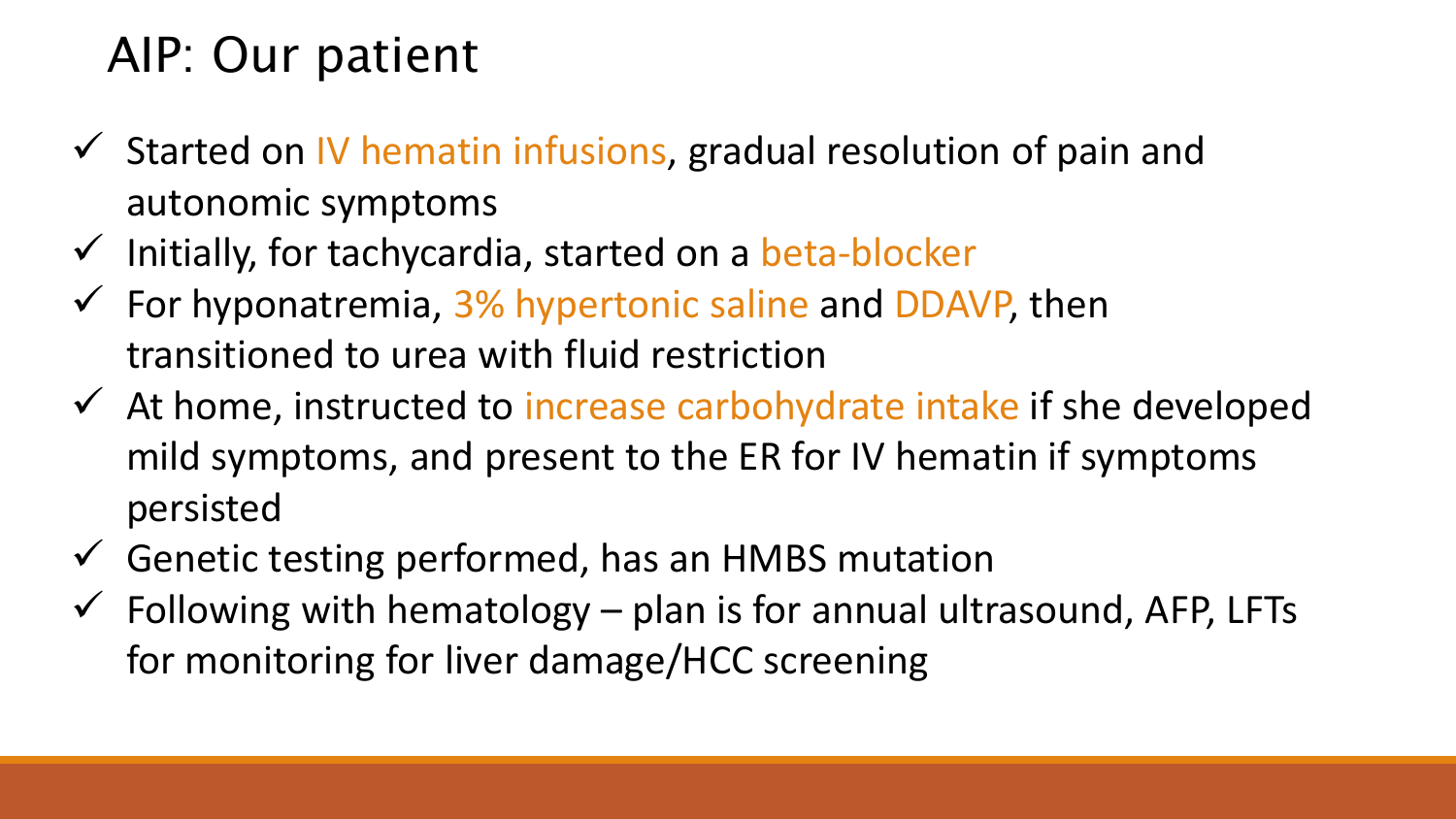## Take-home message



### **Spot urine PBG (porphobilinogen)**

- Send out to Quest/Mayo Clinic
- Protect sample from light and heat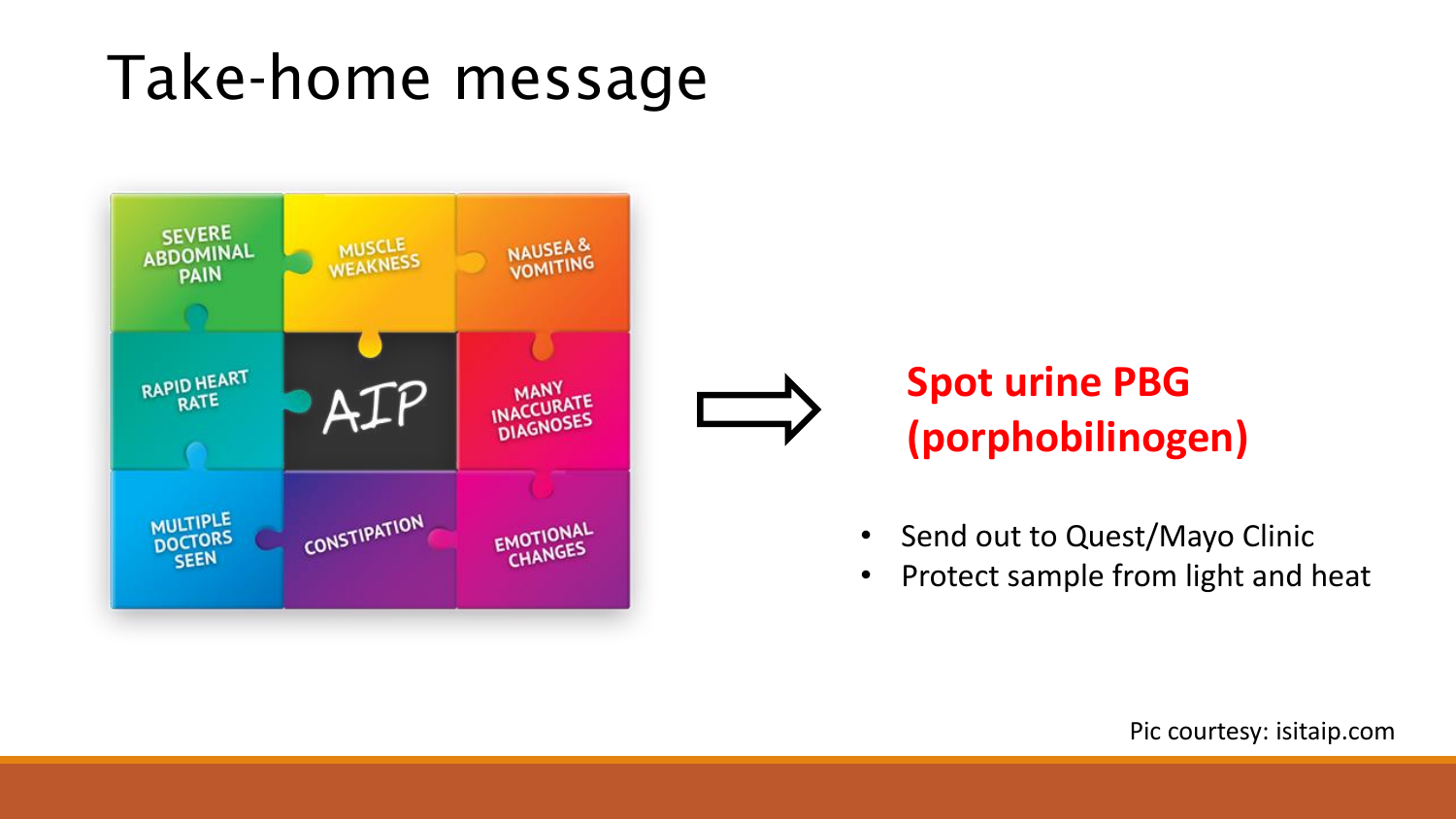## Quiz question

• How did 'porphyria' get its name?

• From the Greek word '*porphyrus'* , which means *'purple'*



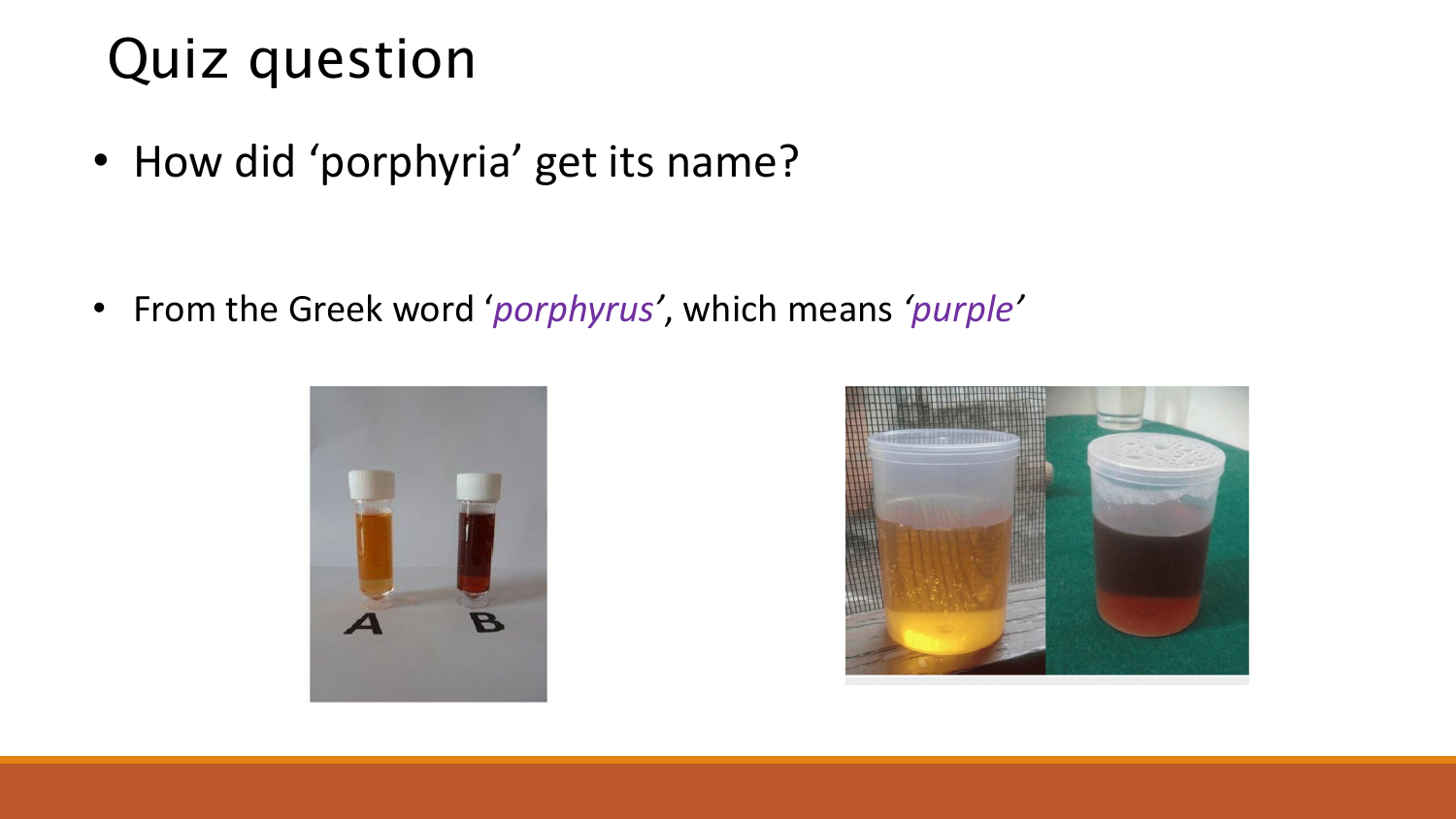## Thank you

Pic courtesy: isitaip.com